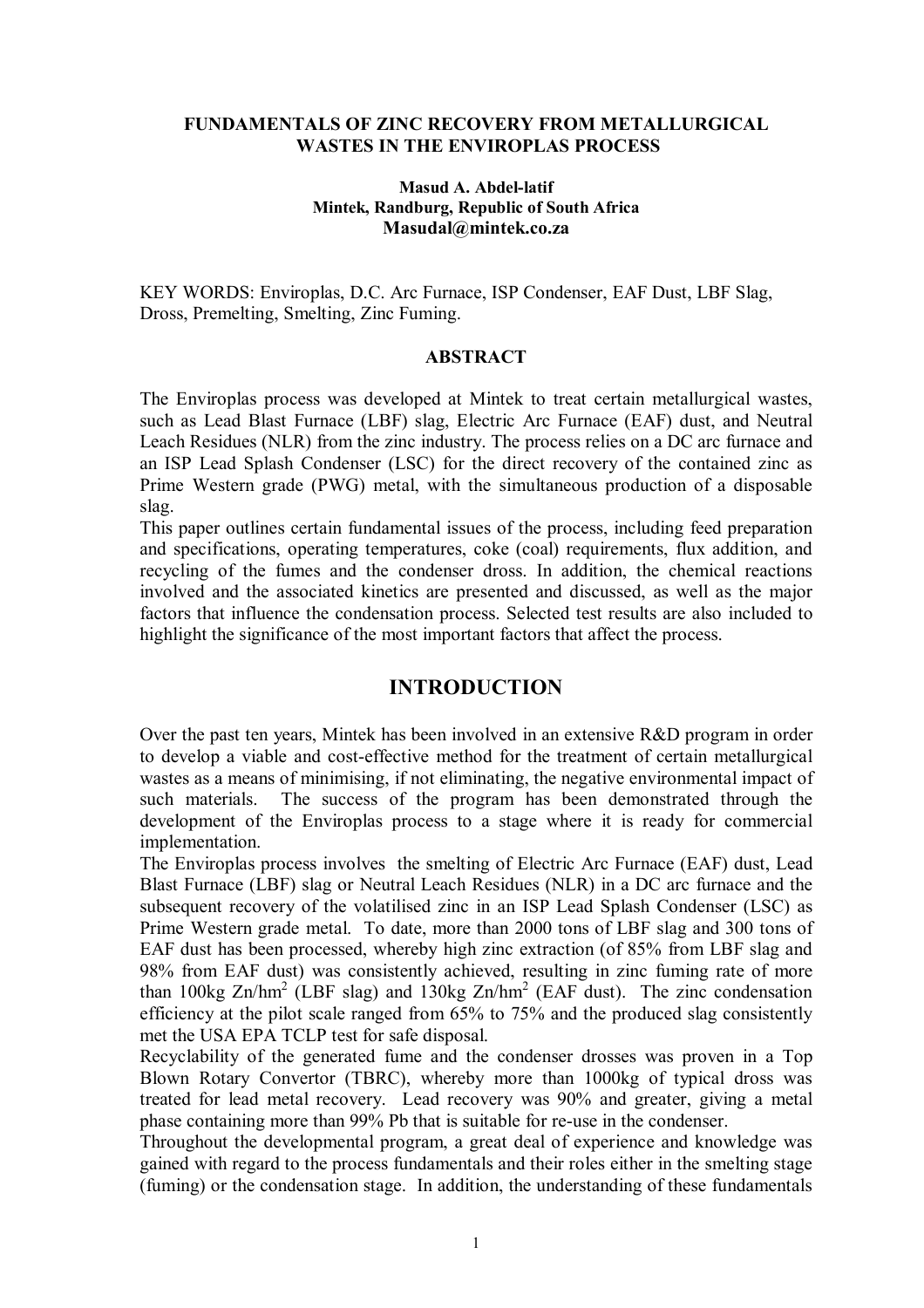clarified many aspects concerning raw materials specifications, and thus the requirements of any pre-treatment step that could be needed. This paper is intended to highlight certain fundamental issues that are believed to be important in zinc recovery in the Enviroplas process. Selected test results are also included to emphasise the signifigance of the most critical factors that affect the process.

### **DESCRIPTION OF THE ENVIROPLAS PROCESS**

Depending on the material to be treated, the Enviroplas process can be described as follows: for LBF slag, feeding of liquid slag from a lead blast furnace through a holding furnace is an attractive energy-saving option, Schoukens et al (1995). However, dry and granulated slag (stockpiled in dumps) can be directly charged into the fuming furnace. Metallurgical coke is employed as the reducing agent and is delivered to the fuming furnace at a controlled rate. Coals, charcoal or other carbonaceous materials, low in moisture and volatile content can also be used as reducing agents.

In the case of EAF dust, Schoukens et al (1996), a pre-treatment stage is required, the aim of which is to remove most of the halogens and any other undesirable species present, and at the same time to transform the dust into a physically suitable form for smelting in the fuming furnace. The pre-treatment facility could be a rotary kiln, a DC arc furnace, or a water-washing facility followed by a pelletizing and induration stage. As before, dried metallurgical coke is introduced to the fuming furnace as a reductant. If required, fluxing agents can be delivered to the smelting furnace, also.

Zinc and lead oxides contained in the molten bath are reduced to their metals at temperatures of  $1400^{\circ}$ C to  $1500^{\circ}$ C, and thus report to the gas phase. The residual, or spent, slag as well as any iron alloy that is produced, is tapped from the furnace as required. The volatilised zinc and lead exit the furnace through a refractory-lined duct and enter the lead splash condenser (operated at  $500^{\circ}$ C to  $550^{\circ}$ C), where they are condensed. The lead-zinc solution is then cooled down to separate the zinc (at about  $450^{\circ}$ C). The condenser off-gas passes through a combustion chamber, and any metal oxides are captured in a bag house. Condenser drosses and the fumes are then pre-treated before recycling to the fuming stage. Table 1 presents the chemical composition of EAF dust and LBF slag that have been processed in the pilot-plant facility shown in Figure 1.

### **CHEMISTRY OF ZINC FUMING**

Due to the wide range of chemical species that are present, the reactions taking place in the fuming furnace are numerous and complex. However, the chemical reactions that lead to the extraction of zinc and its subsequent volatilisation can be described as follow, Dal and Rankin (1993):

$$
ZnO + CO(g) = Zn(g) + CO2(g)
$$
 (1)

 $2 \text{FeO} + \text{ZnO} = \text{Zn (g)} + \text{Fe}_2\text{O}_3$  (2)

It is widely believed that these reactions take place at the slag/gas interface in contact with the coke particles, Dal and rankin (1993). As a result, the local concentration, and thus the activity, of ferric ions in the slag and the partial pressure of carbon dioxide in the gas bubbles tend to increase with the progress of the reactions. However, the smelting conditions inside the furnace are normally very reducing such that the following reactions take place almost instantly:

$$
Fe2O3 + CO (g) = 2 FeO + CO2(g)
$$
  
\n
$$
CO2(g) + C = 2 CO (g)
$$
 (3)  
\n(4)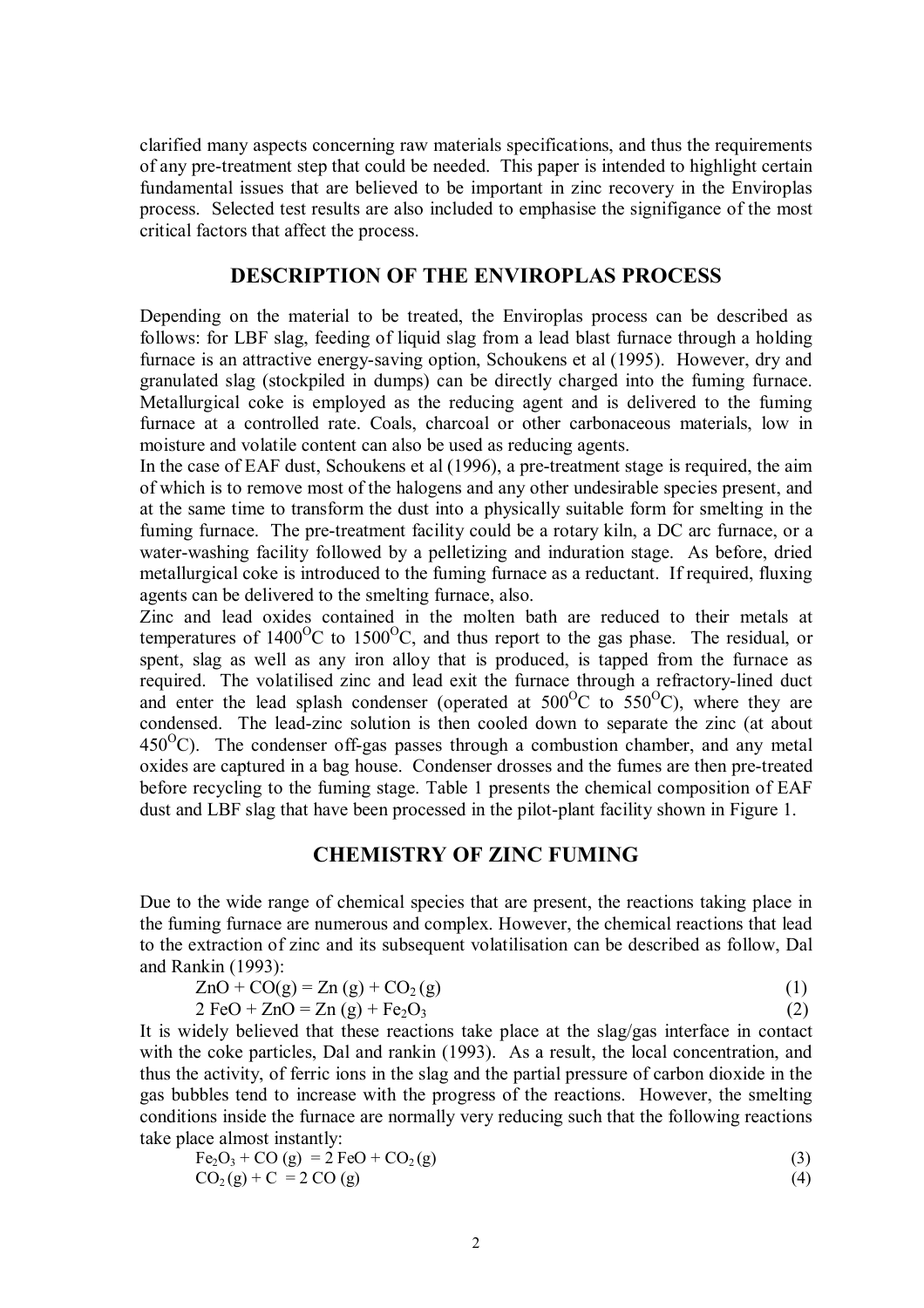Reaction 3 ensures that the activity of ferrous ion (wustite) in the slag is maintained at high level, relative to that of ferric ion, to cause reaction 2 to proceed to the right. In the meantime, reaction 4 keeps high carbon monoxide partial pressure in the gas bubble such that reaction 1 takes place as indicated. Obviously, the presence of sufficient carbon, coke reactivity and the operating temperature would have major influence on the extent of the reactions above.

The preceding paragraphs indicate that coke addition and the operation temperature are among the factors that determine zinc extraction and its fuming rate. Other parameters include: slag basicity,  $Fe^{3+}/Fe^{2+}$  ratio in the slag, the presence of a metallic phase in the hearth of the furnace, bath stirring, the arc attachment zone (AAZ) and its characteristics and the presence and level of certain impurity elements in the feed materials.

**Reductant Addition**: the amount of reductant (coke or coal) that is normally charged into the furnace depends on several considerations such as, Richardson et al (1985):

- 1. The level of zinc extraction to be achieved
- 2.  $CO/CO<sub>2</sub>$  partial pressure ratio in the off-gas that is necessary to prevent zinc vapour oxidation before it reaches the condenser. The ratio is dictated by the thermodynamics of zinc reversion reaction, and is usually controlled at a value of 10:1 and higher.
- 3. The relative amount of metallic iron production that can be tolerated.

Reductant addition can also be influenced by its chemical composition, i.e., fixed carbon, moisture, volatile matter, and ash components. The chemical analysis of the dust and LBF slag could also affect coke requirements, particularly, the analysis of zinc and lead oxides,  $Fe^{3+}/Fe^{2+}$  ratio in the feed, as well as the presence of other readily reducible metal oxides. Typically, EAF dust requires about 9% coke addition while LBS slag demands about 4% (see Figure 2 and Table 2).

**Temperature:** The kinetics of the fuming process are greatly influenced by the operating temperature, Rankin and Write (1990) and Quarm (1980). Elevated temperatures ensure that the diffusion rates of the reacting species  $(Zn^{2+}, Fe^{2+}, Fe^{3+})$  are very fast and that the slag is very fluid and well mixed. In addition, high temperatures tend to suppress iron metal formation since zinc oxide reduction becomes more favourable, thermodynamically, than the reduction of FeO. This in turn leads to higher levels of zinc extraction if the reductant addition is kept constant, or to less coke requirements for the same level of zinc extraction. A high smelting temperature is also desirable so as to maintain the gas temperature to the condenser inlet at above  $1000^{\circ}$ C, below which zinc oxidation by carbon dioxide becomes excessive. This is important since oxidised zinc leads to operational difficulties as a result of more accretion build-ups, blockages, and by the production of higher amounts of drosses in the condenser. Needless to say that the condensation efficiency would be significantly affected.

However, increased operating temperatures may contribute to refractory erosion, by both thermal degradation and slag attack, if a frozen slag line can not be maintained. In addition, the overall energy requirements will increase with higher temperatures. Typically, EAF dust requires a smelting temperature of about  $1500-1550^{\circ}\text{C}$  in order to achieve a ZnO content in the final slag of 2% and lower. In comparison, LBF slag demands an operating temperature of  $1400-1450^{\circ}$ C to extract more than 85% of the contained zinc at good fuming rates (Figure 3).

**Slag Basicity** can influence zinc extraction as follows, Quarm (1965) and Kellogg (1967): higher basicity {defined as the  $(CaO + MgO)/SiO<sub>2</sub>$  mass ratio} tends to prevent the formation of zinc ferrite and zinc silicate that are more difficult to reduce than zinc oxide. In addition, basic slags have a stabilising effect on ferric ions, leading to lower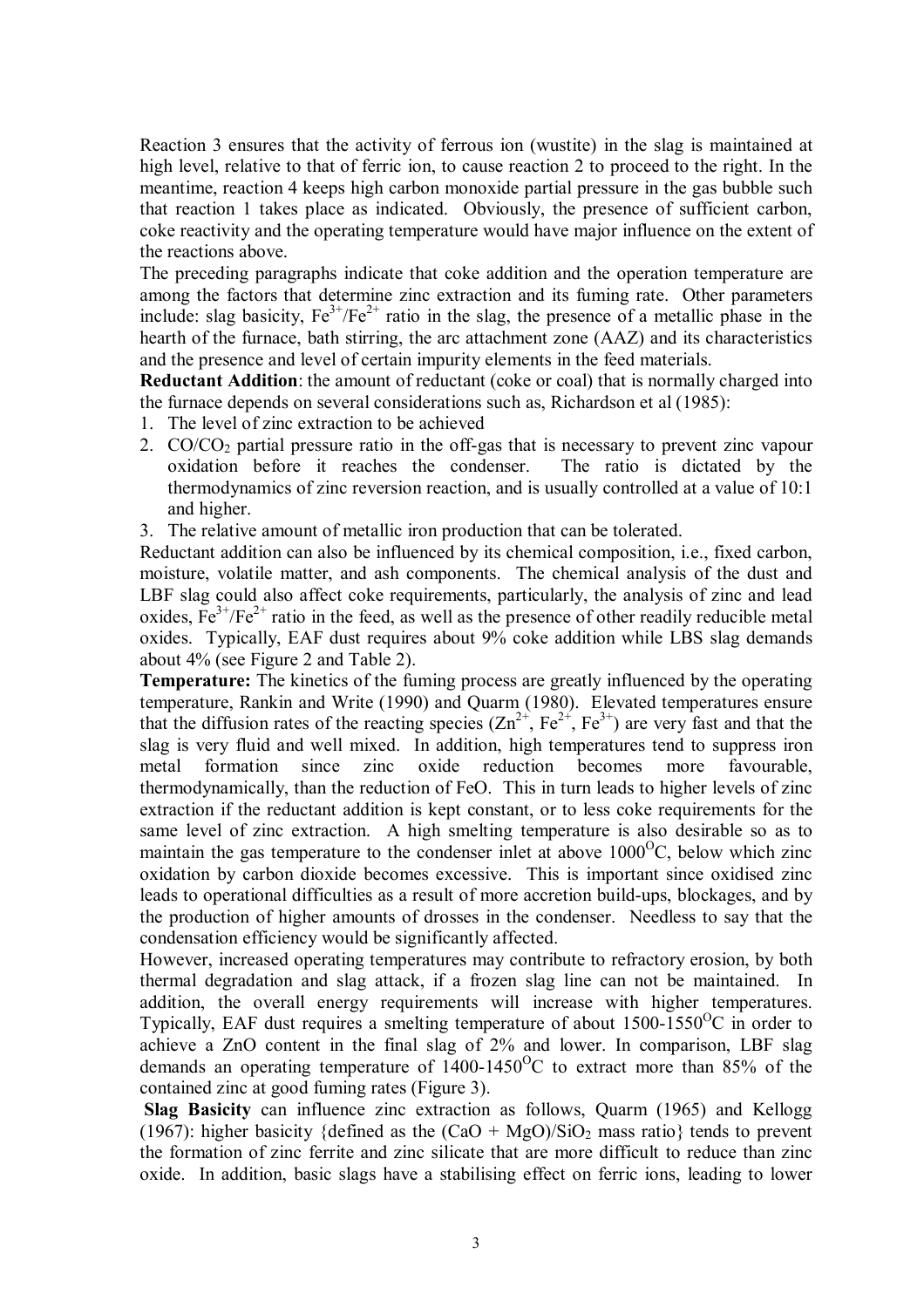$Fe<sup>3+</sup>$  activity in the slag, and hence causing reaction 2 above to proceed to the right. These two effects contribute to better zinc extraction, thus lower ZnO in the final slag, and to enhanced zinc fuming rates. Changes to slag basicity can be accomplished by adding fluxing agents such as lime and calcined dolomite (to increase basicity), or silica (to lower it). However, flux addition might result in higher energy consumption, elevated slag liquidus temperatures with more basic slags, and obviously more slag to dispose of.

Figure 4 presents the final ZnO analysis in the spent slag produced from LBF slag and EAF dust as a function of slag basicity. Obviously, a basicity of 1.0 and higher is required to limit the ZnO content to 2% and lower in the produced slag.

**Ferric to Ferrous Ions Ratio**: as pointed out earlier, ferrous ions play a direct and major role in zinc fuming from LBF slags and EAF dust. In fact, many believe that zinc fuming is mostly controlled by the diffusion rate of ferrous ion when zinc concentrations in the slag is above 2%, Kellogg (1967). Nevertheless, as a result of the reactions taking place, ferric ions are formed, and must be reduced to maintain high fuming rates, and to prevent magnetite precipitation which becomes likely to happen at  $Fe^{2+}/Fe^{3+}$  ratios of about 5 and below. The negative impact of low  $Fe^{2+}/Fe^{3+}$  ratio could be avoided by charging reactive coke into the furnace at the right amount and steady rate. In addition, when hot transfer of the slag is practised (discussed later), air ingress into the holding furnace should be prevented. It should be noted that the presence of liquid metal can also contribute to maintaining a high  $Fe^{2+}/Fe^{3+}$  ratio in the slag where the reaction, Rankin (1990): Fe + 2 Fe<sup>3+</sup> = 3 Fe<sup>2+</sup> (5)

can take place at the slag-metal interface, provided that the bath is well-stirred and magnetite (ferric ion) is dissolved in the slag phase.

**The Presence of a Metal Phase:** The plasma furnace is usually operated with an iron heel so that anode contact is readily maintained. A metal phase can also be formed when extra reductant is added to the furnace to achieve higher zinc extraction. Although this is normally avoided or kept to a minimum, because of increased energy and reductant consumption, the production of iron could be a contributing factor to zinc fuming by lowering  $Fe<sup>3+</sup>$  concentrations through reaction 5. This is likely to be the case when the diffusion rate of  $Fe^{3+}$  is fast (well mixed bath), and that the  $CO/CO_2$  ratio in the gas bubble is low, which might lead to relatively high  $Fe<sup>3+</sup>$  concentrations in the vicinity of the slag-gas interface.

When the reductant addition is high enough to cause the reduction of iron oxide, the produced iron may influence zinc extraction through the reaction, Rankin (1990) and Quarm (1980):

 $Fe + ZnO = FeO + Zn(g)$  (6)

It is possible for this mechanism of zinc reduction to take place at the slag-gas interface, but less likely within the bulk of the slag or at the slag-metal interface. It should be noted that processing of EAF dust and LBF slag in the Enviroplas process normally results in the production of 30-40 kg iron metal per ton of feed.

**Impurity Elements in the Feed:** It is believed that zinc oxide reduction may be retarded by the presence of a relatively high sulphur content in the feed. This is believed to be due to a surface blockage at the slag-gas interface caused by the surface-active nature of sulphur in the slag, Dal and Rankin (1993). It is also possible that some zinc could be present as zinc sulphide, which is very difficult to fume as Zn(g), and could end up in a segregated matte (sulphide) phase that builds-up above the metal bath. In addition, sulphides of zinc and lead might be extracted into the gas phase, and collect in the condenser upon solidification. This would represent zinc and lead losses and adds to the dross generation.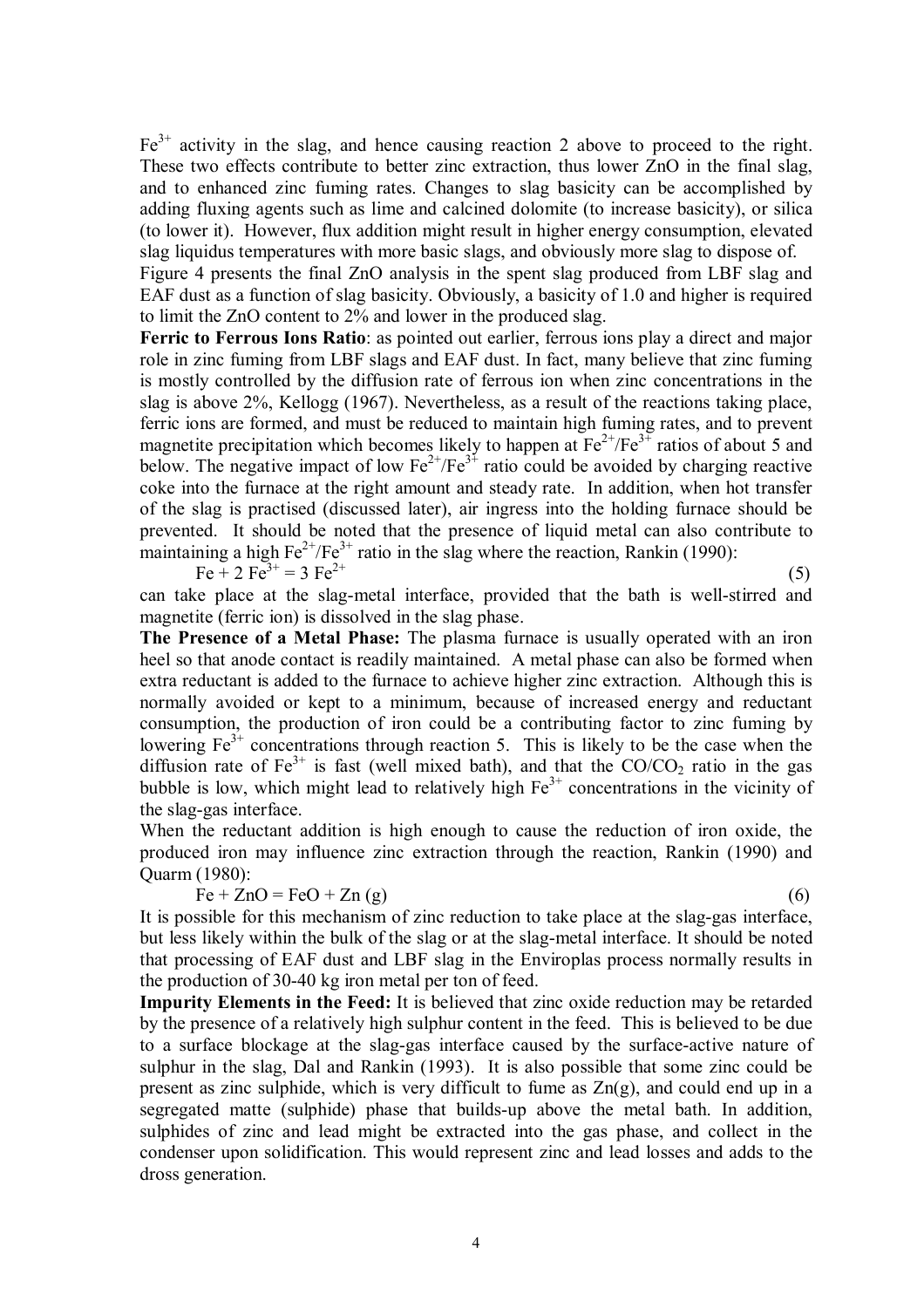The negative impact of high sulphur content in the feed could be minimised by increasing the slag basicity by the addition of lime. In this case, zinc sulphide reacts with lime as follows, Igiehob et al (1992):

 $ZnS + CaO = ZnCaOS$  (7)

The resulting oxysulphide can then be easily reduced by carbon monoxide forming zinc gas and calcium sulphide:

 $ZnCaOS + CO = Zn (g) + CaS + CO<sub>2</sub>$  (8)

For reactions 7 and 8 to occur, zinc sulphide must remain dissolved in the slag, slag basicity is much higher than unity, and that the reactions are taking place at the slag-gas interface.

Other elements that could influence the overall zinc recovery include chlorine, fluorine, sodium, potassium, arsenic etc. Their impact is believed to be more pronounced on zinc condensation as compared to its extraction.

**Arc Attachment Zone:** The slag bath area where the plasma arc impinges is referred to as the arc attachment zone (AAZ). This zone is characterised by elevated temperatures, relative to the bulk of the slag, and by a higher degree of mixing, Szekely et al (1983). The reductant might also be driven away from this zone by the high gas velocities associated with the arc jet, particularly when the current flux is very high (short arc). In this case, the dominant mechanism of zinc oxide reduction in the AAZ is likely to be through  $Fe^{2+}$  route, although thermal dissociation could be a factor, but not to any significant degree.

**Bath Stirring:** Bath Stirring ensures that the slag is well mixed and thus the rates of mass and energy transfer are high. As a result, the chemical reactions occurring at the slag-gas interface are driven to near completion.

Bath stirring is caused by the following, Szekely et al (1983):

- 1) Transfer of jet momentum at the slag surface, namely at the AAZ.
- 2) Electromagnetic forces induced in the bath due to the passage of the electric current.
- 3) Natural convection caused by thermal gradients in the furnace.
- 4) Gas bubble-driven circulation

The degree of bath mixing will depend on slag fluidity and depth. In general, slag depth relative to furnace diameter, should be relatively low and has to be optimised for good zinc extraction (Figure 5). Gas injection (i.e. nitrogen) into the bath can be employed as a means of introducing vigorous stirring in the slag. Doing so resulted in more than a 25 % increase in the zinc fuming rate from LBF slag, producing slag containing about 1.2% ZnO, compared with more than 2 % ZnO without stirring.

# **FEED PREPARATION**

The proceeding section highlighted certain requirements and specifications that the raw materials should meet. Other requirements include the following:

**Reductant:** The reducing agent, whether it is coke or coal, should be high in fixed carbon and low in ash and volatile matter contents. The moisture content should be as low as possible, since hydrogen in the furnace off-gas could have a detrimental effect on zinc condensation efficiency. The moisture can be driven off at moderate temperatures (150-  $200^{\circ}$ C). However, the volatile content, which contributes to the hydrogen level in the off-gas, requires higher temperatures in the range of  $400-500^{\circ}$ C. This temperature range ensures that the volatile and water contents are less than 2.0 and 0.5% respectively, a range that has been seen to have little influence on zinc condensation.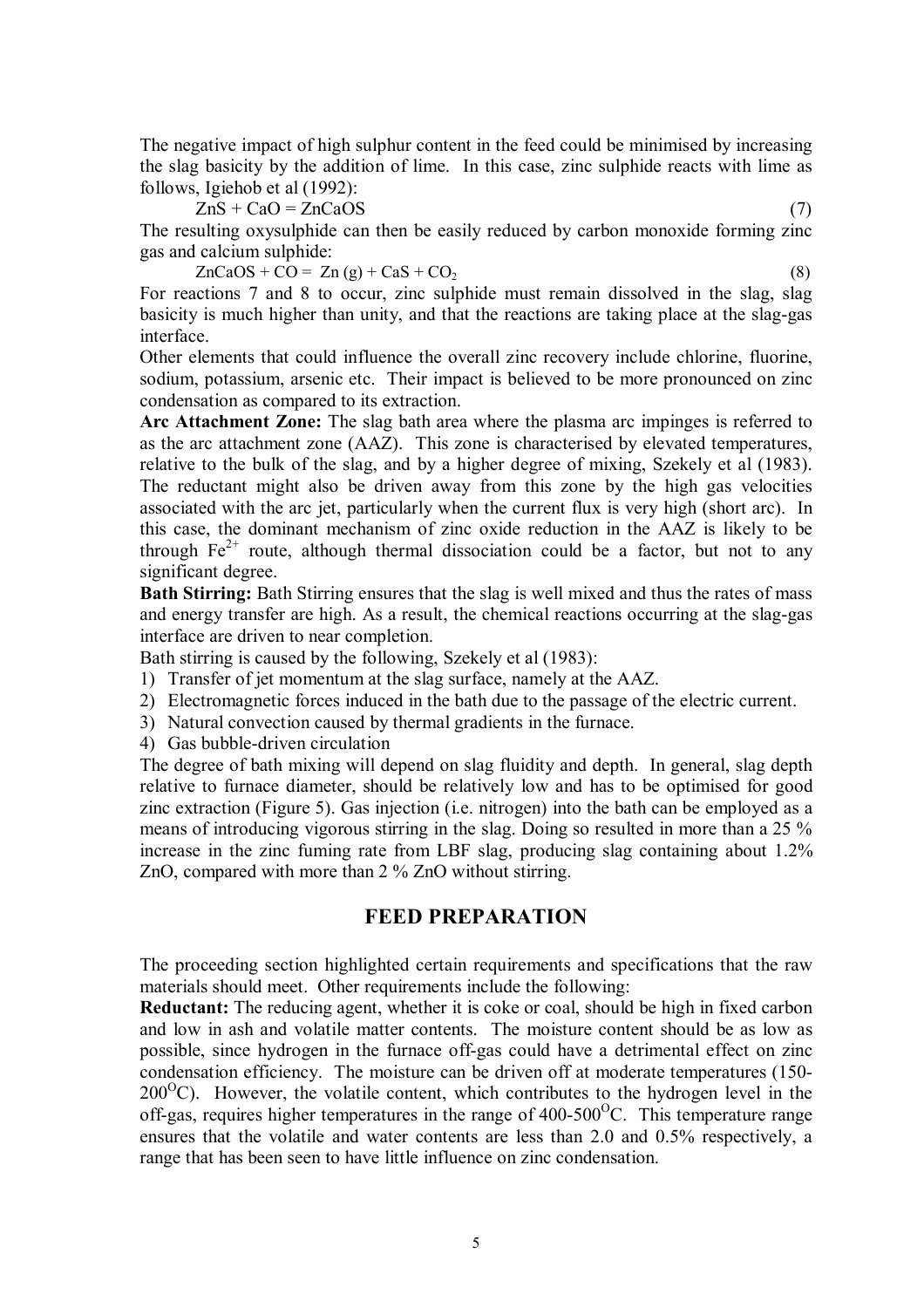The particle size and size distribution are factors to be optimised. The reactivity of the reductant can be improved by size reduction, however the fine fraction could lead to higher feed carry-over, which affects zinc condensation negatively.

**EAF Dust and LBF Slag:** the pre-treatment stage should aim at the following:

- 1) Reduce the moisture content to less than 0.1%. This is usually achieved at temperatures of  $600^{\circ}$ C, where the combined moisture can also be driven off.
- 2) Removal of elements such as chlorine, fluorine, sulphur, potassium, sodium, arsenic, cadmium etc. Such components form volatile compounds in the fuming furnace and report to the condenser, adding to the dross formation problem and affecting the condensation efficiency.
- 3) Zinc losses should be kept to a minimum. This can be done by operating at relatively low temperatures, and adding fluxing agents that tend to stabilise zinc oxide.
- 4) The EAF dust, and to a lesser extent LBF slag, should be transformed to a physically suitable form that is easy to charge into the fuming furnace, such that dusting is minimised.
- 5) Air ingress to the pre-treatment stage should be prevented in order to avoid the formation of magnetite and its possible precipitation in the fuming furnace. This is mainly important in the case of LBF slag.
- 6) The pre-treatment operation should aim at low temperature as a means of reducing the overall energy consumption (in the order of  $1250-1400^{\circ}$ C for the pre-melting option).
- 7) The requirement for flux addition should be low.
- 8) Pre-treatment of the feed should not adversely affect zinc extraction or its rate in the fuming furnace.

For LBF slags, the Enviroplas process allows for a holding (pre-melting) furnace operating at  $1200-1250^{\circ}\text{C}$  (about 50-100  $^{\circ}\text{C}$  above the liquidus temperature). The holding furnace receives molten slag from the lead blast furnace, and possibly granulated slag from stockpile, and delivers it into the fuming furnace at a controlled rate. EAF dust, on the other hand, can be treated in a variety of ways, depending on both capital and operating costs. When a pre-melting option is chosen, the operating temperature would range from 1300 to 1400 $^{\circ}$ C, depending on the composition of the dust and the amount of silica (flux) required to transform it into a molten material easily transferable in the liquid state. Pre-melting trials of EAF dust at Mintek in a DC arc furnace required about 10% silica addition in order to obtain a free flowing slag at  $1350^{\circ}$ C, with less than 10% Zn losses. Removal of impurity elements during the pre-melting was above the target, resulting in a very suitable feed to the fuming furnace.

## **CONDENSATION**

The pilot-scale ISP condenser consists of a rectangular box that contains the molten lead and a rotor, a pump sump to allow circulation of Pb-Zn metal, a cooling launder, a flux bath and separation bath. The operating philosophy is as follows: the rotor speed is adjusted to attain a low condenser off-gas temperature  $(400-450^{\circ}C)$ . Lead-zinc solution (about 3.5 – 4.5%Zn, balance Pb, at  $550^{\circ}$ C) is continuously pumped from the condenser into the cooling launder, where it flows into the flux bath and finally into the separation bath, that is maintained at about  $450-460^{\circ}$ C. As Pb-Zn solution cools down, zinc separates out and forms a layer, on top of the lead, and is tapped when required. The zinc-depleted lead flows back into the condenser at about  $440-450^{\circ}$ C.

The rotor speed and its immersion depth influence the amount of lead being splashed and the droplet size and distribution of these droplets. These two factors determine, in part at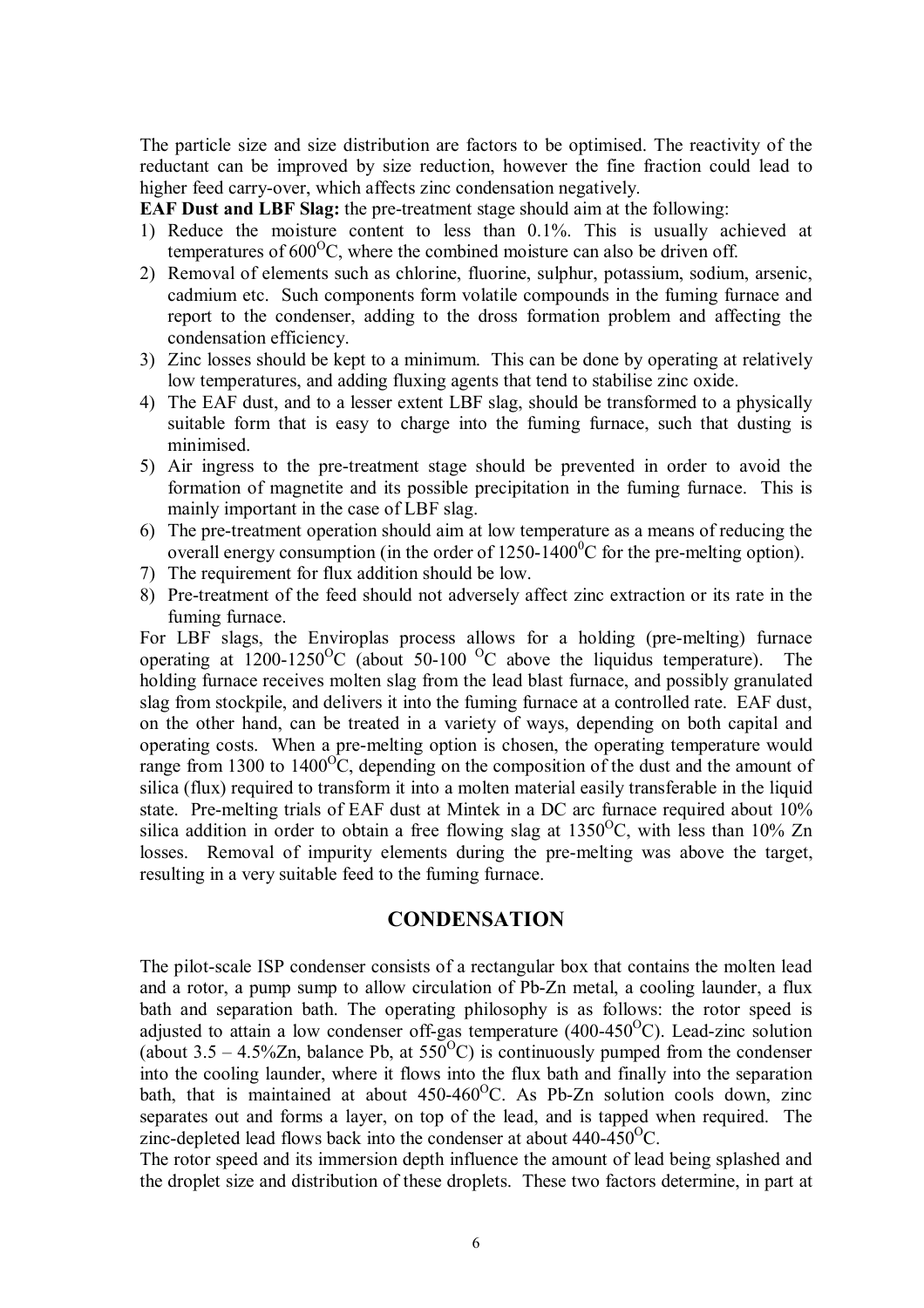least, the rate of zinc condensation and absorption by the lead bath. Other factors include the concentration of zinc in the lead bath, pumping rate of the lead, and its temperature, relative to the gas inlet temperature to the condenser. Another important parameter that affects zinc condensation is the inlet gas composition, particularly, with regard to  $CO/CO<sub>2</sub>$  ratio, and hydrogen level. As mentioned before, the  $CO/CO<sub>2</sub>$  ratio should be 10:1 and higher as the gas enters the condenser in order to minimise zinc oxidation. Hydrogen level also influences zinc oxidation (specifically  $H_2/H_2O$  ratio), but it also affects the formation of a so-called tooth-paste dross (a mixture of Pb-Zn oxides and metallic lead, the formation of which is promoted by hydrogen levels above 1 to 4% in the condenser off-gas). Chlorine in low concentrations is believed to enhance zinc condensation. However, when the zinc/chlorine ratio in the feed is lower than 70:1, zinc condensation efficiency starts to deteriorate. Another important factor that affects zinc condensation is the feed carry-over in the fuming furnace. A relatively high dusting rate (above 1% feed carry-over) leads to excessive zinc (and lead) oxidation, and thus lower zinc recovery. It is believed that entrained solid particles in the furnace off-gas act as reaction sites promoting the zinc reversion reaction. This is made even worse inside the condenser where the conditions are very turbulent. Another aspect of feed carry-over is related to side-reactions that take place in the AAZ. Due to the high temperatures in this zone, dissociation, reduction and subsequent volatilisation of components such as Fe, Mn, Si, and Cu could become severe, which has a negative impact on the condenser performance with regard to dross generation and to the quality of zinc metal produced. For instance, high iron content in zinc metal is not desirable because it leads to the formation of a metallic phase called hard zinc (zinc with 2-4% Fe), which is difficult to handle and at the same time represents a zinc loss that requires recycling after proper preparation. At the operating conditions employed at the pilot-scale, the target furnace off-gas composition, as predicted thermodynamically, is as follows, Jones (1987): CO = 50-55%,  $CO_2 = 4-5\%$ ,  $Zn(g) = 30-35\%$ ,  $H_2 = 1-2\%$ ,  $N_2 + \text{others} = \text{balance}$ . Under these conditions, the zinc condensation efficiency achieved ranged from 70 to 75%, where zinc metal conforming to PWG specifications was consistently produced from both LBF slag and EAF dust (Table 3).

In order to investigate the relationship between the furnace off-gas composition and dusting on zinc condensation, a test was conducted where ferrosilicon was used as a reductant, instead of coke. Fine EAF dust was fed to the fuming furnace at 1-2 tons/h. Doing so produced an off-gas containing more that 90% Zn and feed carry-over of less than 1%. The condensation efficiency during this test increased to more than 82%, as compared to 65-75% achieved when coarse EAF dust and coke were fed, and less than 60% with fine EAF dust and coke. This was a clear indication that the gas composition and feed carry-over played a major role in affecting the condensation efficiency.

**Dross Generation:** The ability to recycle the condenser dross is an important factor for the success of the Enviroplas process, where an industrial facility is projected to be able to condense 90% of the volatilised zinc. The rest is expected to report mostly to the dross phase as oxide, with an almost equal amount of oxidised lead. Generally, lead can be recovered from such material by reduction with coke or coal at  $750-1000^{\circ}$ C. The extracted lead should be of such quality that it can be recharged into the condenser. The remaining solid residue is mostly ZnO with relatively high levels of Cl, Na, K, and S, making it unsuitable for direct recycling. However, water-washing can be carried out to reduce the levels of these components to acceptable values. After drying, the final residue can be charged to the premelter or the fuming furnace.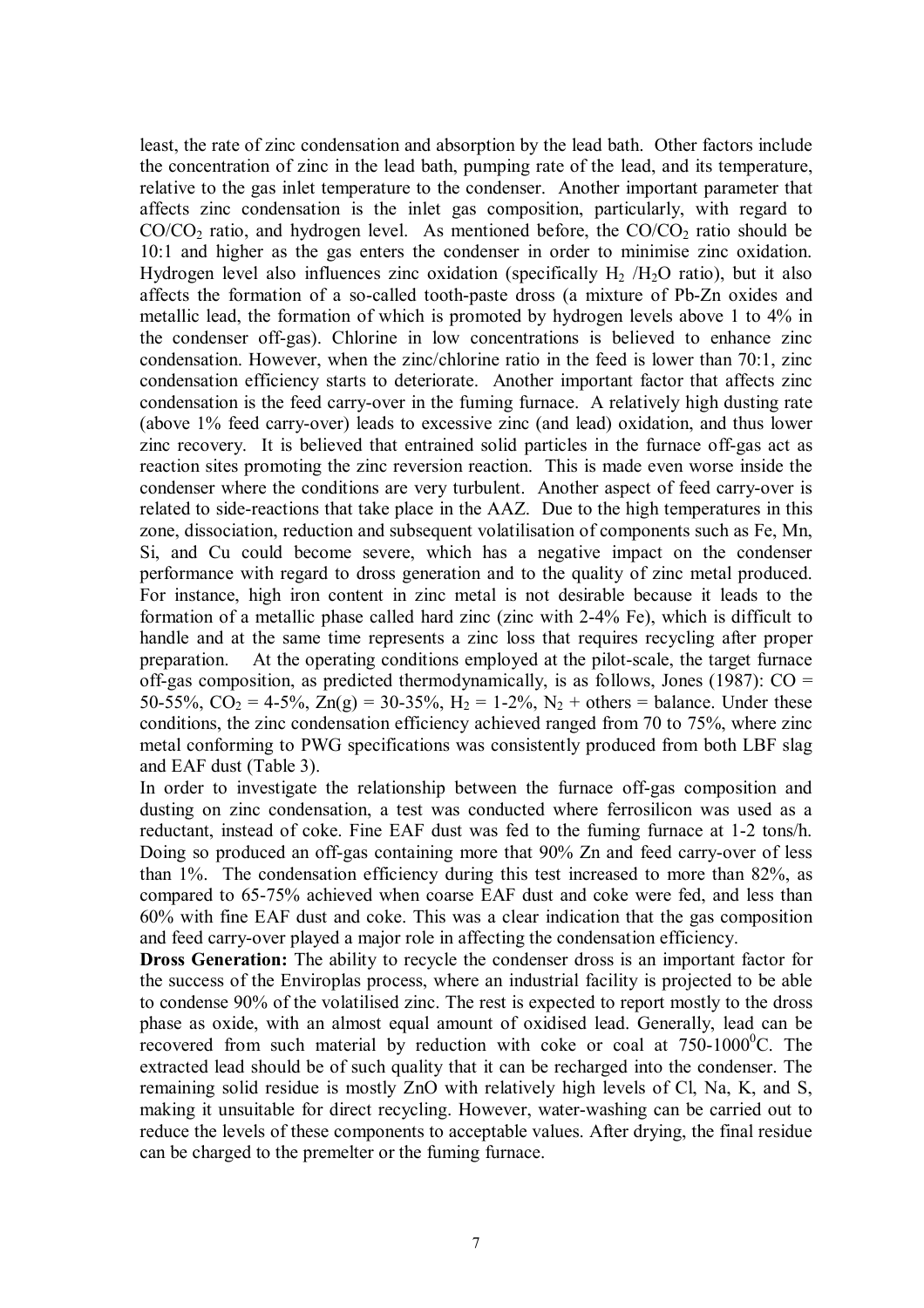In the pilot-scale tests, condenser dross generation was typically between 800 and 1000kg per ton of zinc produced. This is comparable with the industrial production rate of 300 to 400kg dross per ton of zinc. The produced dross contains about 35-45% ZnO, 30-40% PbO, with lesser amounts of other oxides such as FeO,  $SiO_2$ , CaO, MgO, and Al<sub>2</sub>O<sub>3</sub>. Other minor components present include Na<sub>2</sub>O, K<sub>2</sub>O, Cl, S etc.

Recyclability of the produced dross was investigated in a top blown rotary converter at temperatures between  $750$  and  $1000^{\circ}$ C. Coke was used as reductant, and fluxing agents were added to investigate their influence on lead recovery to the metal phase. About 1000kg of typical dross was treated at 40 kg/h. The results indicate that lead recovery was in excess of 90%, producing a metal phase analysing more than 99% Pb that could easily be recycled to the condenser. The remaining ZnO-rich solid residue contained about 80% ZnO. A washing step eliminated more than 90% of the contained Cl, Na, K, and S, with less than 2% Zn losses into the wash water.

**Fume Production:** A zinc oxide rich fume is usually collected in the bag-house as a result of the combustion of the condenser off-gas which contains small amounts of  $Pb(g)$ and Zn(g). Typically, the fume contains 70-80%ZnO and 10-15%PbO. Depending on the levels of the impurity components (Cl, K, Na, S, Cd, etc), the fume can either be fed to the pre-melting furnace (low levels) or it can be combined with the lead-free dross for water-washing and drying.

### **CONCLUSIONS**

Pilot-scale testwork has proven the technical feasibility of the Enviroplas process for the recovery of zinc from EAF dust and LBF slag. The produced slag consistently met the USA EPA TCLP test for safe disposal. Very good zinc extraction, fuming rates, and condensation efficiency were achieved during the testwork.

Chemical and physical factors that affect the fuming process include: temperature, reductant addition and reactivity, slag basicity,  $Fe^{3+}/Fe^{2+}$  ratio, bath stirring, and arc attachment zone. The condensation step is affected greatly by gas composition  $(CO/CO<sub>2</sub>)$ ratio,  $H_2$  level, etc) and by the feed carry-over. Any pre-treatment step should aim at producing dust-free furnace off-gas with high  $CO/CO<sub>2</sub>$  ratio and low hydrogen levels.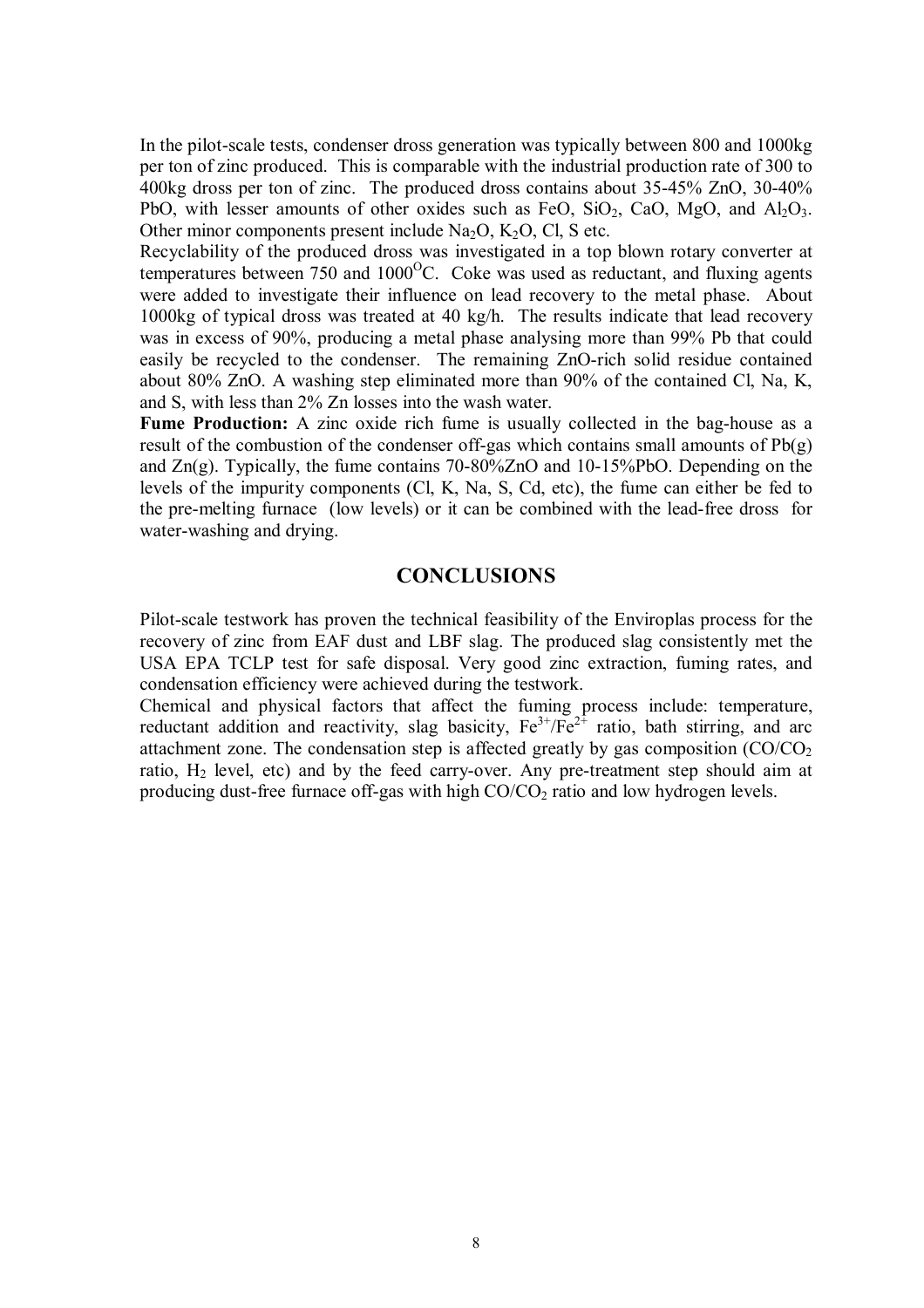## **REFERENCES**

Dal, I; and Rankin, WJ; 1993,. The Effect of Sulphur on the Rate of Reduction of Zinc Oxide from Slag. International Symposium – World Zinc '93, Hobart, 10-13 October 1993.

Igiehon, UO; Terry, BS; and Grieveson, P, 1992. Formation of ZnCaOS During Heat Treatments in Zn-Ca-O-S System and its Role in Carbothermic Reduction of Zinc Sulphide in Presence of Lime. Trans. Inst. Min. Metall., 101, C155-C162, Sept. – Dec.

Jones, RT. !987. Computer Simulation of Pyrometallurgical Processes. Proceedings of the Twentieth International Symposium on the Application of Mathematics and Computers in the Minerals Industries, Vol. 2: Metallurgy, Johannesburg, SAIMM, 265.

Kellogg, H, 1967. A Computer Model of the Slag Fuming Process for Recovery of Zinc Oxide. Trans. of the Metallurgical Society of AIM, 239, 1439, September.

Quarm, TAA. 1980. Physical Chemistry and Pyrometallurgy. Trans. Inst. Min. Metall., C-139.

Quarm, TAA, 1965. The Slag Fuming Process. Mining Magazine, 113 (2) 114.

Rankin, WJ; and Wright, S, 1990. The Reduction of Zinc from Slag by an Iron-Carbon Melt. Metallurgical Transactions B, 211, 885, Oct..

Richardson, GG; Brimacombe, JK; and Toop, GW, 1985. Kinetics of Zinc Slag-Fuming Process: Part I. Industrial Measurements. Metallurgical Transactions B, 1613, 513, Sept.

Schoukens, AFS; Denton, GM; and Jones, RT, 1995. Pilot Plant Production of Prime Western Grade Zinc from Lead Blast Furnace Slags using the Enviroplas Process. Proceedings of the third International Symposium on Recycling of Metals and Engineered Materials; Point Clear, Alabama, Nov 1995, Minerals, Metals and Materials Society, 857.

Schoukens, AFS; Abdel-latif, MA; Freeman, MJ; and Barcza, NA, 1996. The Enviroplas Process for the Recovery of Zinc, Chromium and Nickel from Steel-Plant Dust. Electric Furnace Conference Proceedings, 341.

Szekely, J; McKelliget, J; and Choudhury, M. 1983. Heat Transfer, Fluid Flow and Bath Circulation in Electric Arc Furnaces and DC Plasma Furnaces. Ironmaking and Steelmaking, 10 (4), 169.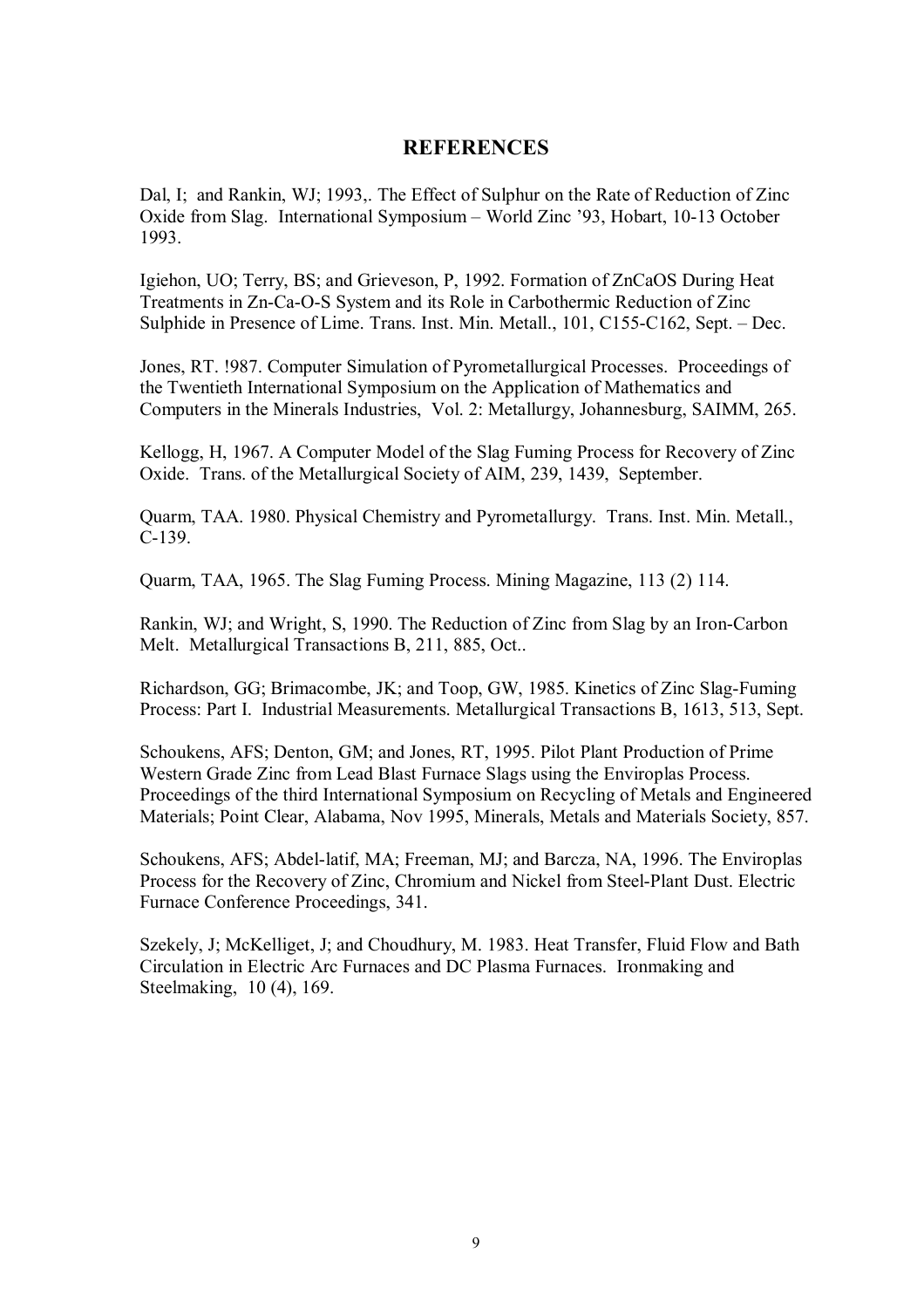| <b>COMPONENT</b>               | <b>LBF SLAG</b> | <b>EAF DUST</b> |  |
|--------------------------------|-----------------|-----------------|--|
| ZnO                            | 15.3            | 24.5            |  |
| PbO                            | 2.7             | 2.4             |  |
| CuO                            | 0.6             | 0.2             |  |
| FeO                            | 30.6            | 0.0             |  |
| Fe <sub>2</sub> O <sub>3</sub> | 0.0             | 41.3            |  |
| Al <sub>2</sub> O <sub>3</sub> | 4.8             | 1.1             |  |
| SiO <sub>2</sub>               | 22.8            | 4.8             |  |
| CaO                            | 11.0            | 7.9             |  |
| MgO                            | 4.6             | 3.9             |  |
| $Cr_2O_3$                      | 0.1             | 0.8             |  |
| MnO                            |                 | 3.3             |  |
| S                              | 2.4             | 1.8             |  |
|                                | 0.03            | 3.3             |  |

*Table 1: Typical chemical analyses of LBF slag and EAF dust treated in the Enviroplas process, mass per cent* 

*Table 2: Experimental conditions and results pertaining to EAF dust and LBF slag processing in the Enviroplas process.* 

|                                     | <b>EAF DUST</b> | <b>LBF SLAG</b> |  |  |
|-------------------------------------|-----------------|-----------------|--|--|
| Feed rate, tons/h                   | $1 - 2$         | $1.0 - 1.5$     |  |  |
| Power, MW                           | $1.2 - 2.3$     | $0.8 - 1.1$     |  |  |
| Reductant type                      | Coke            | Coke, Coal      |  |  |
| Reductant feed rate, kg/h           | $80 - 180$      | $40 - 70$       |  |  |
| Temperature, <sup>o</sup> C         | 1500-1550       | 1400-1450       |  |  |
| ZnO in slag, mass per cent          | $1 - 2$         | $2 - 4$         |  |  |
| Zinc extraction, %                  | $96 - 98$       | $80 - 90$       |  |  |
| Fuming rate $\text{kg}/\text{hm}^2$ | >130            | >100            |  |  |

*Table 3. Typical zinc metal analyses produced in the Enviroplas process and PWG specifications, mass per cent.* 

|                           | ZnC   | Pb       | Fe   |  |
|---------------------------|-------|----------|------|--|
| Pilot-scale data          | 98.45 |          | 0 O4 |  |
| <b>PWG</b> specifications | 98.5  | 0.5-1.40 |      |  |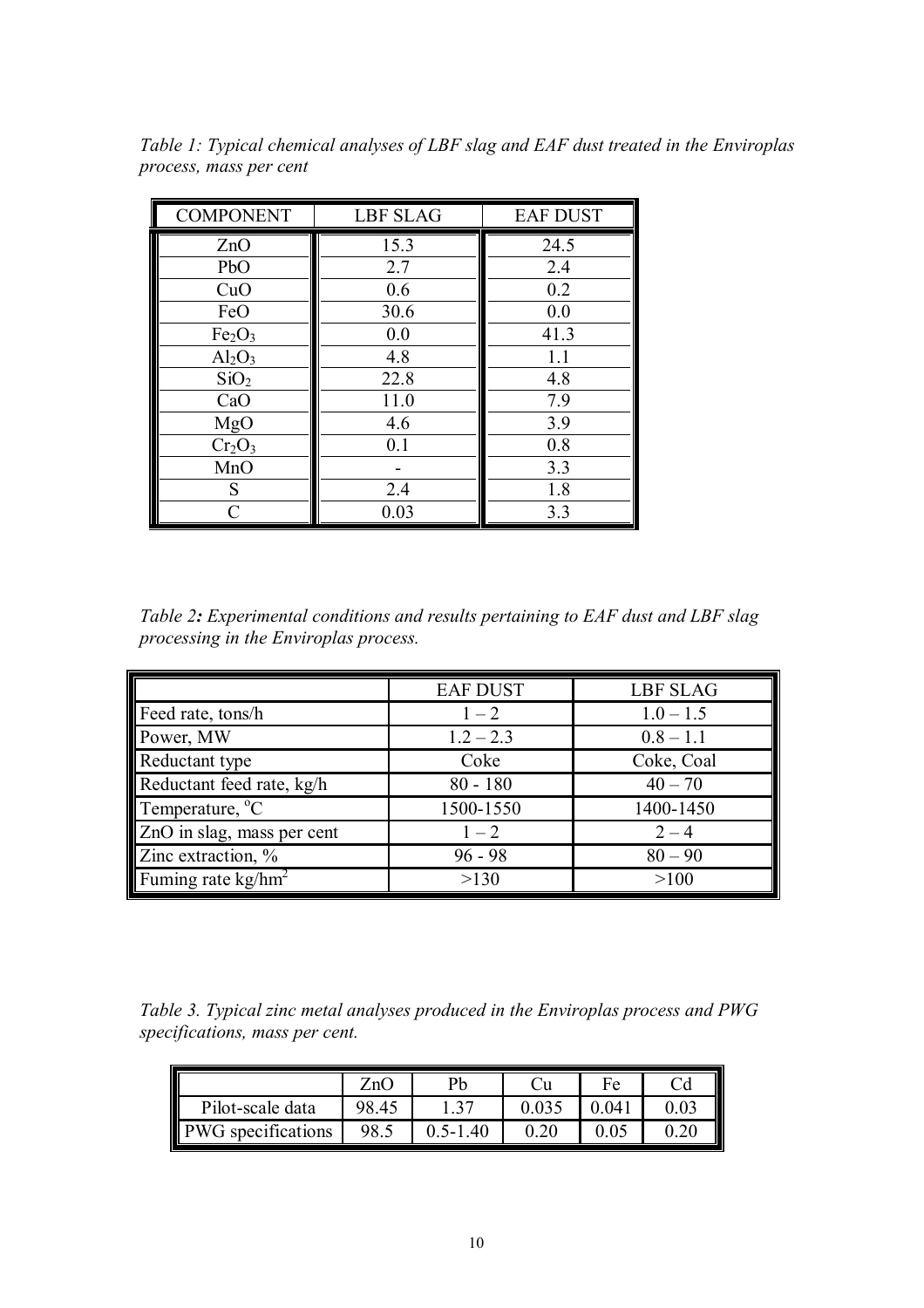

Figure 1. Schematic diagram of the Enviroplas pilot plant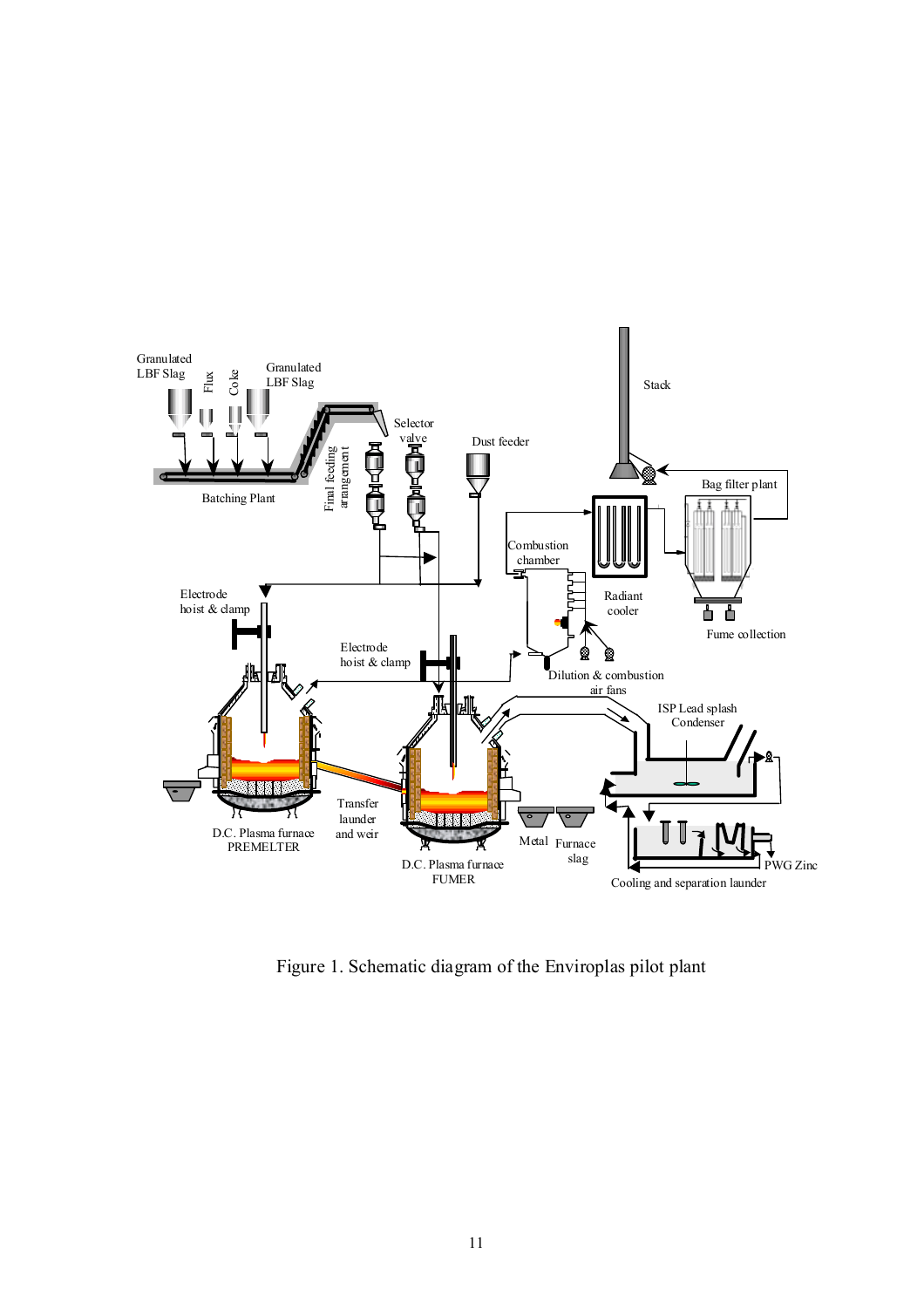

Figure 2. Influence of coke addition on ZnO content in the spent slag produced from LBF slag at 1 ton/h, temperature =1400-1450<sup>°</sup>C, slag basicity ratio = 0.8.



Figure 3. ZnO analysis in the spent slag versus tapping temperature. LBF slag at 1 t/h, Coke addition =  $4\%$ , slag basicity ratio = 0.8.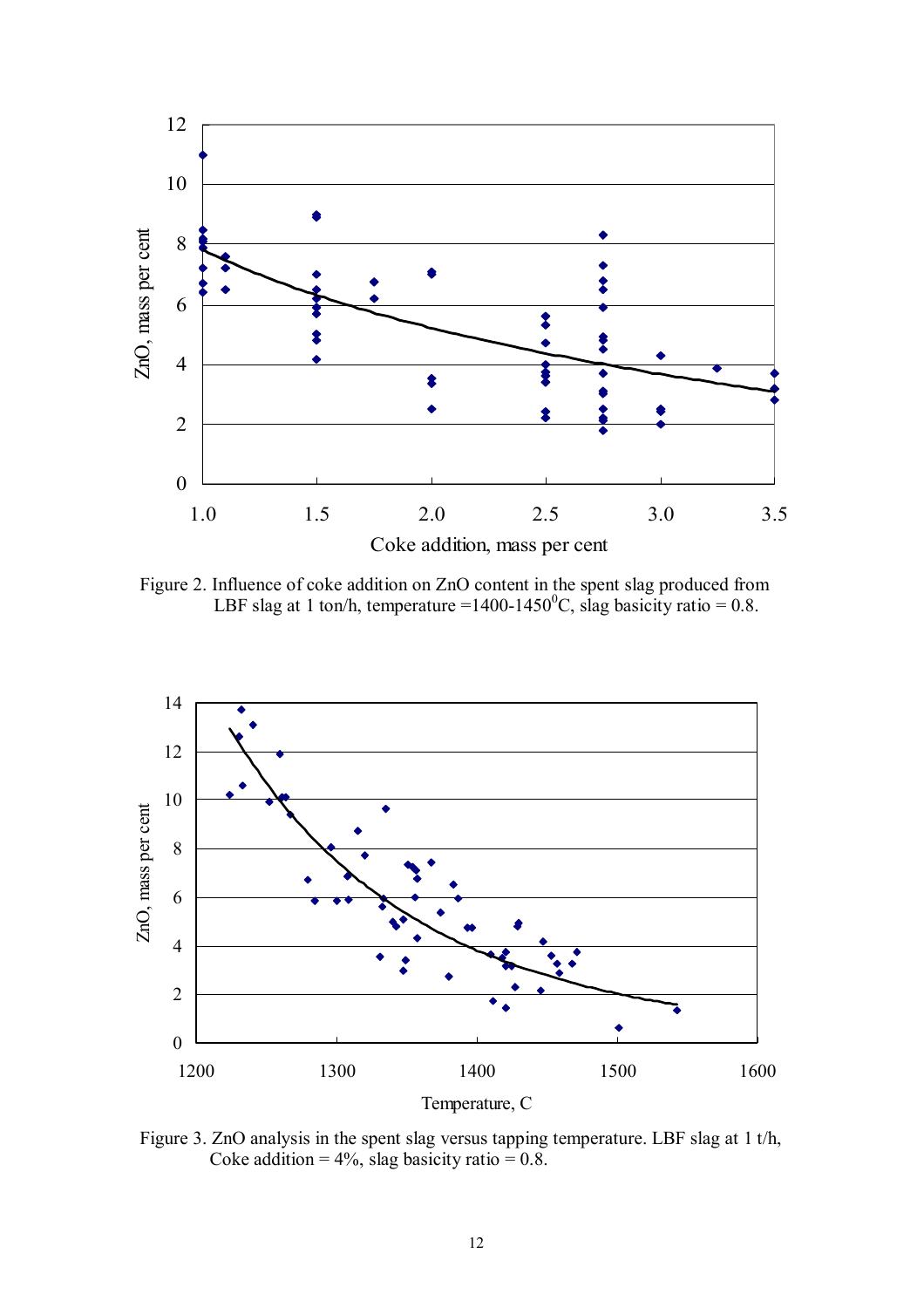

Figure 4. Influence of spent slag basiciy on ZnO content. LBF slag and EAF dust at 1 ton/h and operating temperature of  $1450-1500 \degree C$ 



Figure 5. Effect of gas injection and slag depth on zinc fuming rate, its extraction, and ZnO content in spent slag. LBF slag at 550 kg/h, temperature =  $1400^{\circ}$ C, coke addition =  $4\%$ , slag basicity ratio = 1.0.